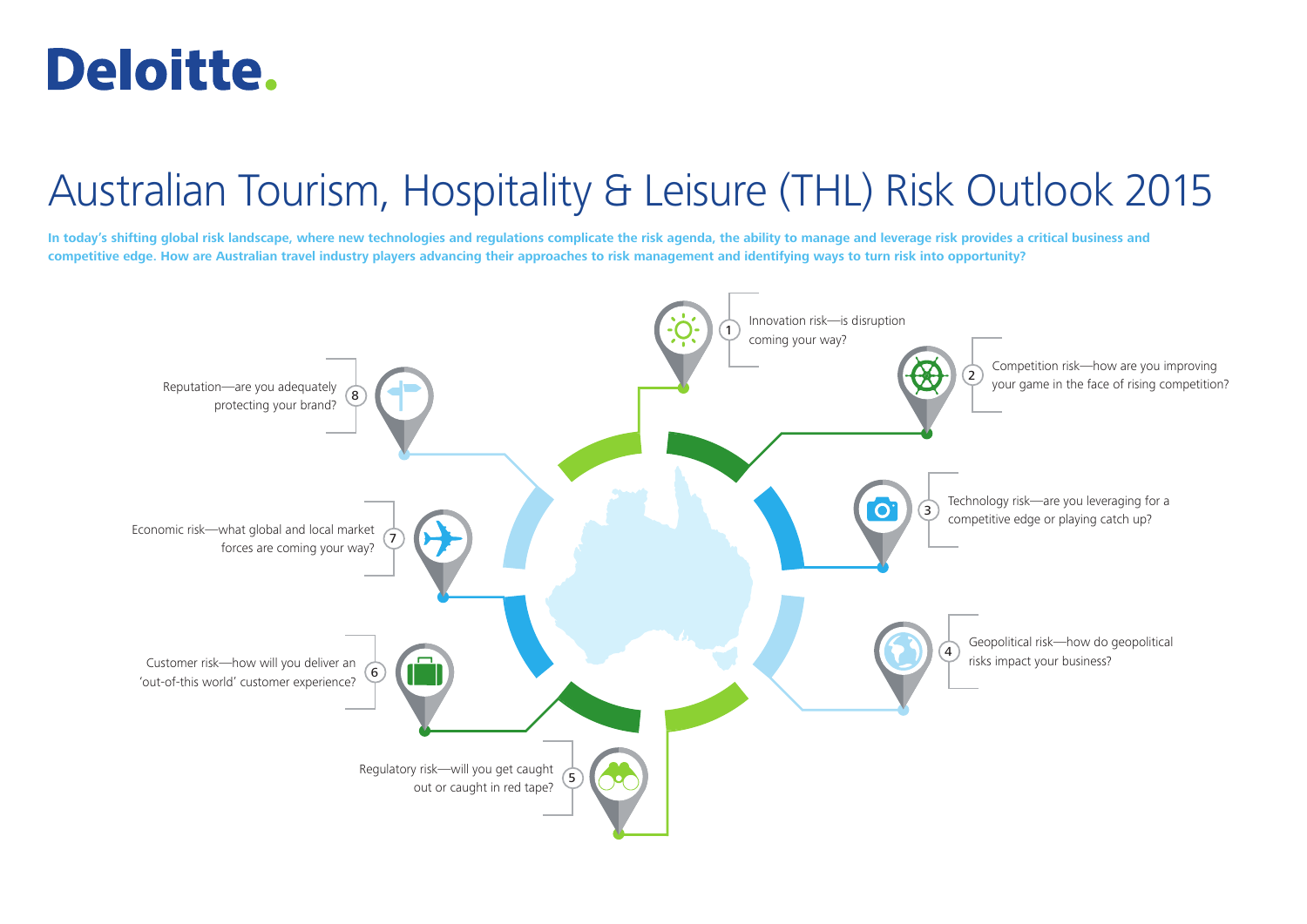

- Diversification and differentiation are key attributes for many Australian THL organisations. Emerging market factors and technologies are constantly changing the industry landscape and just in the last decade we have seen a wave of non-traditional entrants such as Airbnb and TripAdvisor challenge conventional thinking and pose a risk to standard operator business models.
- Technology enablers and disrupters, such as social media, mobile and big data, can threaten established business models. In a recent Deloitte survey on strategic risk, 91% of companies have changed their business strategies to accommodate these technologies.
- Actively encouraging consumer feedback through websites and then applying detailed analytics and business intelligence techniques to analyse consumer behaviour and trends is one way of tailoring travel products to the immediate needs of the customer and will continue to alter how we book our travel in the future.
- Many THL providers do not believe that disruptive innovation is their greatest risk—however most recognize the importance of an effective strategy to drive innovation as important.



- Global travel providers continue to view Australia as an attractive expansion opportunity and the arrival of new market entrants is expected to continue (as we have seen with the rise of global travel brands).
- Competition from overseas destinations where costs have been inherently lower compared to Australian-based supply costs in the past have made it more difficult for Australian THL companies to compete on price and most have had to find a more unique way of promoting their product.
- The unique and beautiful assets that Australia has to offer coupled with the nation's focus on eco-tourism and sustainability has led to a number of players surviving in a tough market.
- Australian THL providers appear to be responding to increasing competition risk by focusing on improving efficiency and cost control. However, this can bring about its own set of risks as companies take on significant projects to simplify their businesses, reduce cost and improve efficiency.



- The changing THL landscape is introducing digital risks that are both unprecedented and revolutionary in nature.
- Customer experiences such as digital rewards, mobile payment solutions, geo-fencing/IP recognition, intelligent video monitoring, digital displays and social media all bring new risks that can have big impacts—on strategy, customer loyalty and reputation.
- Daily news stories about cyber-crime, data breaches and social media gaffes demonstrate that many travel providers are not keeping pace with digital risks and failing to adequately consider the big picture and interconnectivity when it comes to managing cyber risks.
- Operators who have adapted their business models by utilising the most up-to-date technology to capture reservations through their own distribution channels and through the use of third party, web-based tools in addition to analysing and acting on consumer feedback are at an advantage.



- Our aging population, increasing longevity and the growing diversity of the Australian population are wellpublicised demographic trends and will ensure that there is a booming market for the Australian travel industry (currently being seen with the Baby Boomers).
- Immigration trends and a growing diversity have also shaped the Australian travel consumer in recent years and Australia as a country has had to adapt to this new traveller.
- We have all seen the impact that natural disasters such as flooding, cyclones, bush fires, climate change etc can have on tourism and crisis management planning is critical to reducing the devastating impact of such events and protecting Australia's natural assets.
- Politics also plays a role in tourism, whether it has an impact on a destination or a mode of transport; the symbiotic relationship between tourism and politics cannot be ignored.

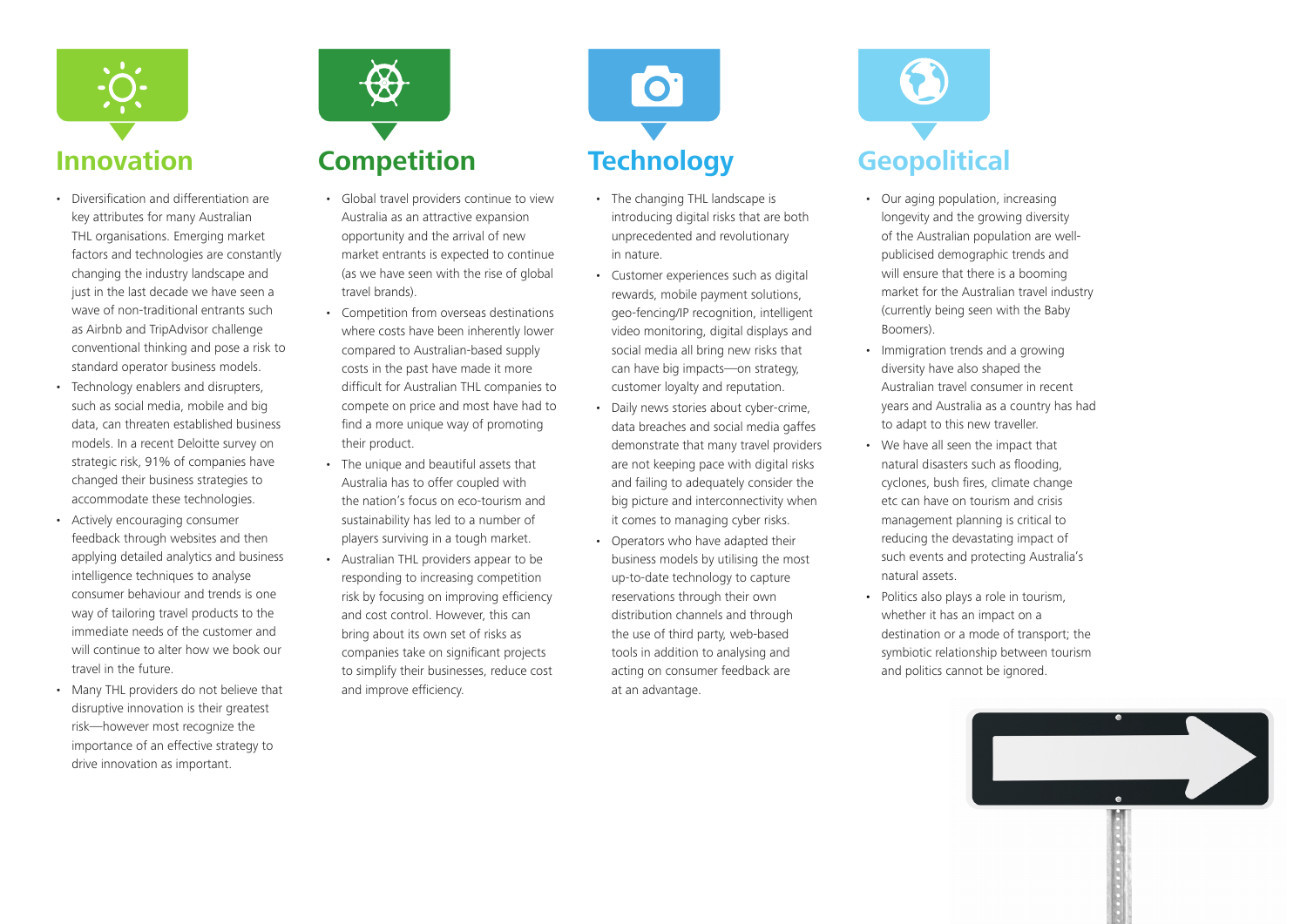

- The THL industry is no stranger to regulatory pressures. Ongoing national and international legislative and compliance regulations plague the industry, heightening the risk of non-compliance. Increasing global regulation as a result of the increase of global travel brands into Australia is also a factor. Non-compliance risks extend well past the reputational issues associated with misconduct, exposing companies to steep fines and executives to the risk of personal liability and imprisonment.
- Stringent government guidelines and regulations for airlines such as safety and licencing requirements, security compliance costs, landing rights agreements and bilateral air service agreements are just some examples of regulation in the industry. Hotels and serviced apartments are governed by PADMA, the Office of Fair Trading and the Liquor Licencing Act and, travel agencies and tour operators have to comply with the strict financial criteria set by the relevant State or Territory and the Travel Compensation Fund.
- As the focus on managing regulatory risk increases, travel providers will need to keep an eye on balancing between keeping their organisation safe and on track, whilst preserving the resources and freedom to do the things they want and need to do to achieve their goals. Focusing on key stakeholder relationships will be key.



- The traveller to Australia has undergone a significant transformation in recent years. Asia is now our key market for inbound tourism and the rise of the new wealthy Asian middle-class traveller views Australia in a very different way to previous visitors. Likewise, the face of the outbound Australian traveller has changed with the baby boomers spending their retirement funds on exclusive overseas trips (evidenced by the spectacular growth in passenger numbers on overseas cruises and river cruises).
- Increasingly, consumers are demanding an 'extraordinary' and personalised experience that meets their desires. They expect a unified door-to-door experience from the booking engine, transportation, accommodation, entertainment, excursions, food and beverage to the post-holiday service, and they expect this at the quality of service they paid for (or better).
- THL providers who not only understand the type of experience their customers need and want, but can also deliver it in a seamless and sustainable way and at a price that delivers value-for-money will have a competitive advantage. This maybe through a loyal customer following, repeat business and tantalising online reviews and ratings, enticing other guests to try the same experience.



- Macroeconomic concerns continue to be the top risk for many travel industry companies, after weathering a number of years in a relatively bleak environment where staying afloat was a challenge and finding sufficient capital to fuel growth was difficult.
- Although we have seen an increase in inbound tourism into Australia (in the year ending May 2015, international visitor arrivals were up 6.3 per cent, to 7.1 million), outbound tourism has only slightly increased (in May 2015, there were 744,200 short-term resident departures, an increase of 1.8 per cent on May 2014), indicating that travellers still remain cautious and are highly sensitive to perceptions around their personal wealth and the broader condition of the Australian economy.
- The increase in inbound tourism seems to be continuing mainly due to the weakening Australian dollar and improved economies of Australia's overseas' visitors. However, rising unemployment; changes in commodity prices; interest rates; global economic markets and real estate pricing will still have an impact and the days of operators matching and beating competitor prices; offering significant discounts to stimulate consumer demand and squeezing profit margins look set to continue.



- Brand preservation and reputation is top of mind for travel operators and continues to be a focus with many operators surviving on guest reviews (verbal and online), online ratings and word-of-mouth as key business drivers.
- Some of the biggest reputation risk drivers for THL include the integrity of the product offering—does your product match the description within your advertising and promotional material? quality of the experience—did the service deliver on its promise? food or service safety failures, supply chain management, security (physical and cyber) and social media—does your website showcase your service and do the online reviews and ratings do it justice?
- Reputation problems have the biggest impact on revenue and brand value. Respondents to a recent Deloitte survey noted impacts on revenue (41%), loss of brand value (41%) and regulatory investigations (37%).